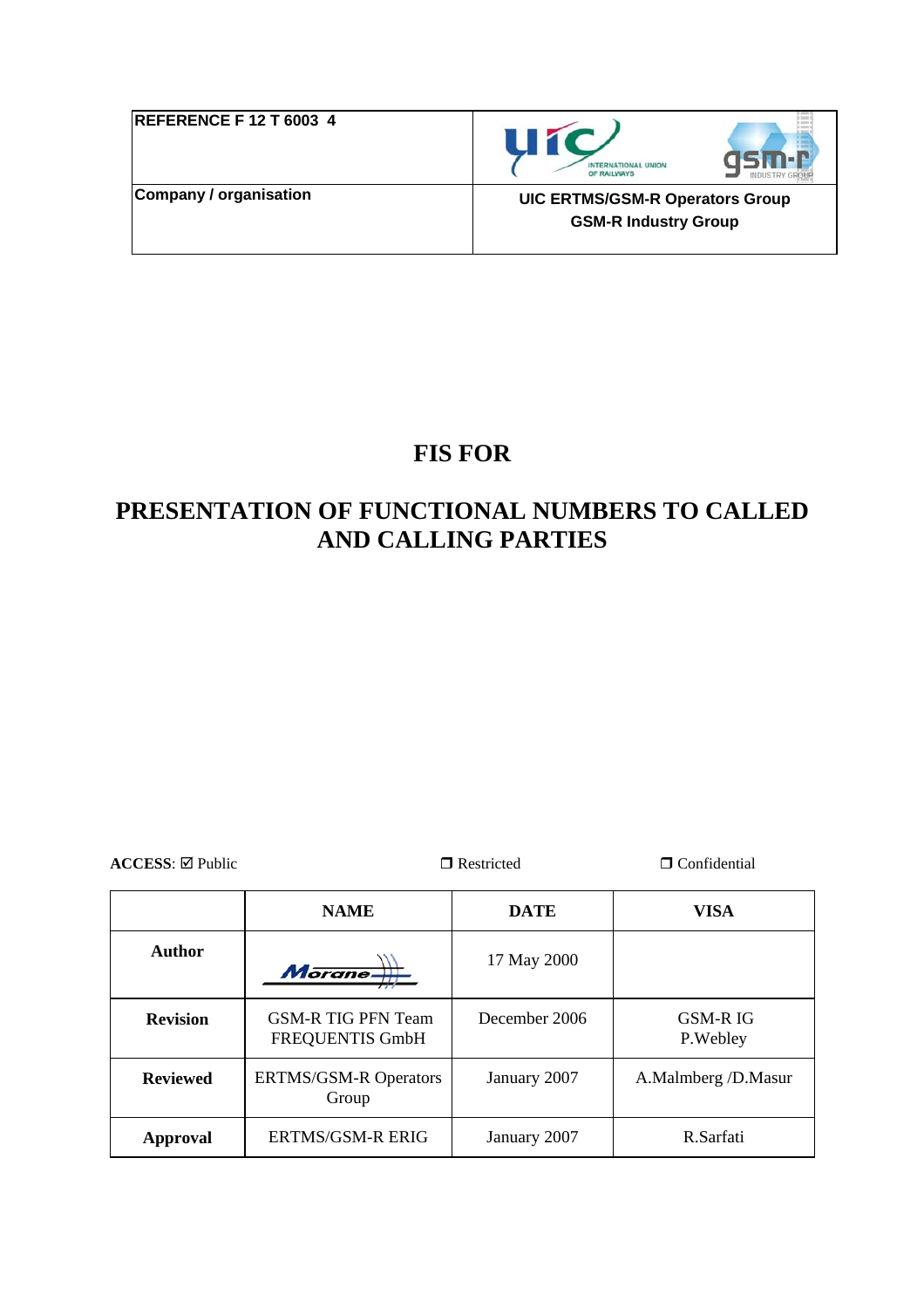## **EVOLUTION SHEET**

| <b>Version</b> | <b>Date</b> | <b>Author</b>     | <b>MODIFICATION</b>                                                                                            |
|----------------|-------------|-------------------|----------------------------------------------------------------------------------------------------------------|
| A              | 20/09/1996  | <b>AMC</b>        | Creation                                                                                                       |
| $\mathbf{1}$   | 25/09/1996  | <b>AMC</b>        | First approved version                                                                                         |
| $\overline{2}$ | 11/08/1996  | <b>AMC</b>        | Definition of an empty User-User IE (last<br>page)                                                             |
|                |             |                   | <b>Editorial</b> changes                                                                                       |
| 3              | 31/07/2000  | <b>MORANE</b>     | Specification review third issue                                                                               |
| 3.01           | 07/02/2006  | <b>FREQUENTIS</b> | Working copy for MORANE update<br>contract I/01/U189-GSM-R                                                     |
| 3.02           | 21/02/2006  | <b>FREQUENTIS</b> | RAC replaced by IC, clarification of use<br>of international EIRENE numbers                                    |
| 3.03           | 01/03/2006  | <b>FREQUENTIS</b> | Inclusion of comments by PFN update<br>team                                                                    |
| 3.04           | 14/03/2006  | <b>FREQUENTIS</b> | Clarification of cOTDI, inclusion of<br>interface between mobile and fixed<br>network, minor editorial changes |
| 3.1            | 21/03/2006  | <b>FREQUENTIS</b> | References adjusted                                                                                            |
| 3.11           | 10/07/2006  | <b>FREQUENTIS</b> | Inclusion of TIG comments                                                                                      |
| 3.2            | 14/07/2006  | <b>FREQUENTIS</b> | Presented to TIG for approval                                                                                  |
| 3.3            | 24/07/2006  | <b>FREQUENTIS</b> | Approved by TIG, presented to UIC                                                                              |
| 3.31           | 24/11/2006  | <b>FREQUENTIS</b> | Inclusion of OG comments                                                                                       |
| 3.32           | 5/12/2006   | <b>FREQUENTIS</b> | Inclusion of TIG comments                                                                                      |
| 3.4            | 12/12/2006  | <b>FREQUENTIS</b> | Final approval by TIG                                                                                          |
| $\overline{4}$ | 29/01/2007  | OG &IG            | Specification update fourth issue                                                                              |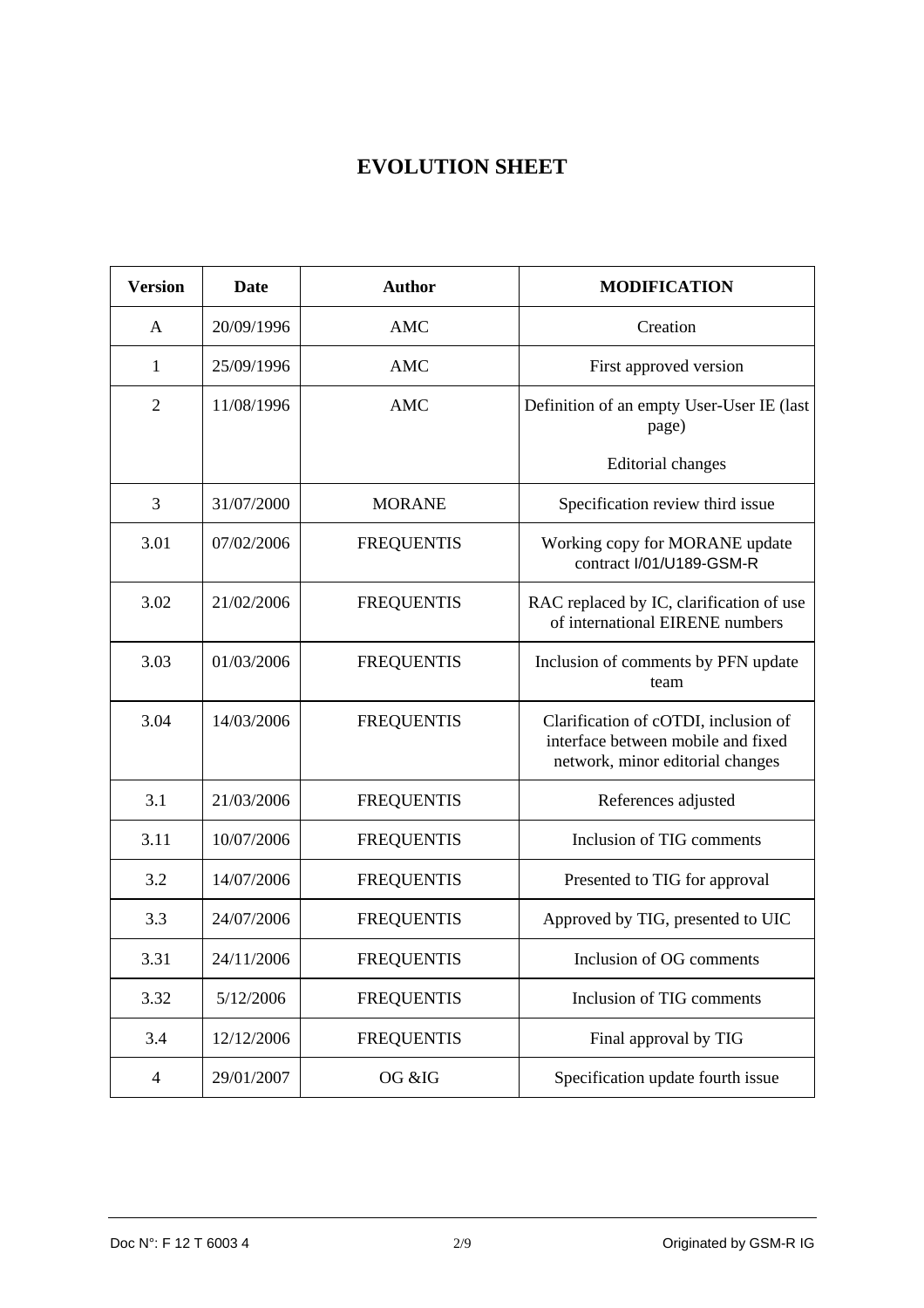## **TABLE OF CONTENTS**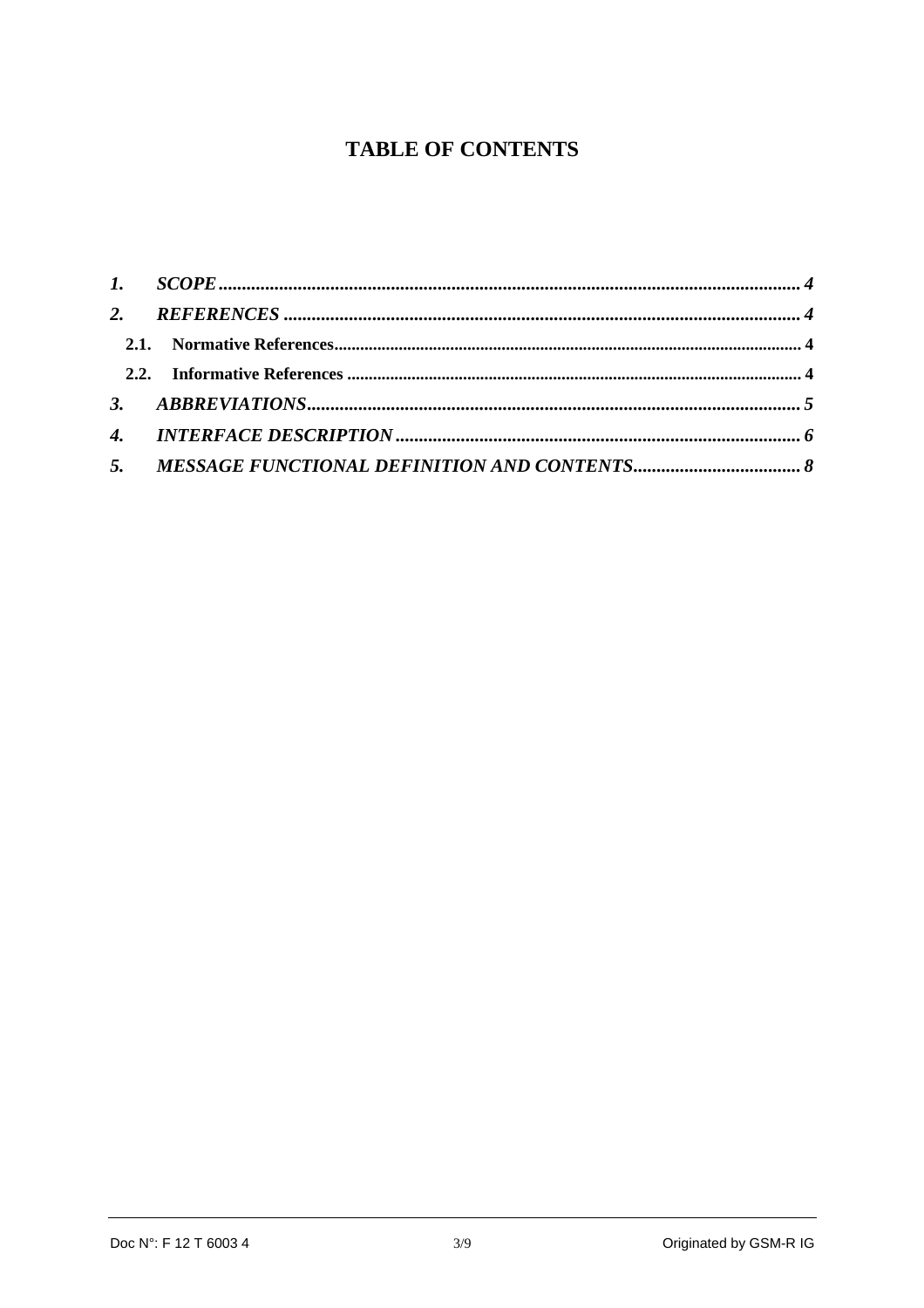## <span id="page-3-0"></span>**1. SCOPE**

This Functional Interface Specification (FIS) specifies the GSM-R interface requirements involved in the realisation of the GSM-R feature *Presentation of functional numbers to called and calling parties*.

### **2. REFERENCES**

#### *2.1. Normative References*

- [1] MORANE "Usage of the UUIE in the GSM-R environment", Ref. H 22 T 0001
- [2] MORANE FFFS Functional Addressing E 10 T 6001
- [3] MORANE FFFS Presentation of Functional Numbers to Called and Calling Parties F 10 T 6003
- [4] 3GPP TS 24.087 3.0.0 User-to-User Signalling (UUS) Stage 3
- [5] 3GPP TS 24.008 3.3.0 Mobile radio interface layer 3 specification, Core Network Protocols - Stage 3.

#### *2.2. Informative References*

- [6] MORANE SSRS A 04/02 T 6002
- [7] ETSI EN 301 515 Requirements for GSM operation on Railways V2.3.0
- [8] ETSI TR 102 281 Detailed requirements for GSM operation on Railways V2.0.0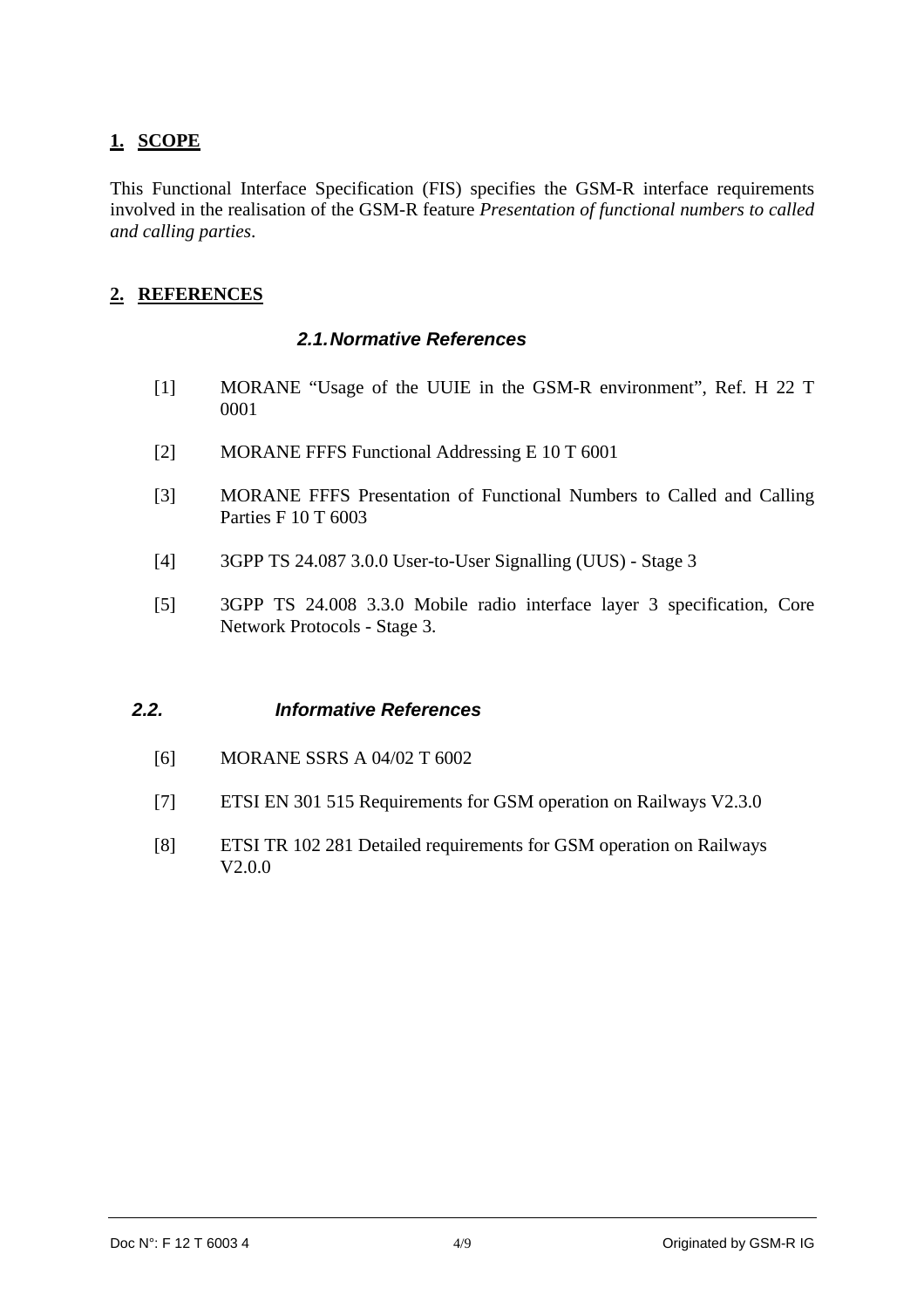#### <span id="page-4-0"></span>**3. ABBREVIATIONS**

| <b>BSS</b>    | <b>Base Station System</b>                      |
|---------------|-------------------------------------------------|
| cOTDI         | compressed Originator To Dispatcher Information |
| <b>CTRLFN</b> | <b>Controller Functional Number</b>             |
| <b>FNUT</b>   | <b>Fixed Network User Terminal</b>              |
| <b>GMSC</b>   | Gateway MSC                                     |
| <b>GSM</b>    | Global System for Mobile Communications         |
| <b>GSM-R</b>  | <b>GSM Railways</b>                             |
| IC            | <b>International Code</b>                       |
| <b>ISDN</b>   | <b>Integrated Service Digital Network</b>       |
| MMI           | Man Machine Interface                           |
| <b>MOC</b>    | Mobile Originating Call                         |
| <b>MSC</b>    | Mobile Switching Centre                         |
| <b>MS</b>     | <b>Mobile Station</b>                           |
| <b>MSISDN</b> | <b>Mobile Station International ISDN Number</b> |
| MT            | <b>Mobile Termination</b>                       |
| <b>MTC</b>    | Mobile Terminating Call                         |
| <b>OTDI</b>   | Originator To Dispatcher Information            |
| <b>PABX</b>   | Private Automatic Branch eXchange               |
| <b>SIM</b>    | <b>Subscriber Identity Module</b>               |
| <b>SM</b>     | <b>Short Message</b>                            |
| <b>TFN</b>    | <b>Train Functional Number</b>                  |
| <b>UUIE</b>   | User to User Information Element                |
| UUS1          | User to User Signalling Service 1               |
| <b>VBS</b>    | <b>Voice Broadcast Service</b>                  |
| <b>VGCS</b>   | Voice Group Call Service                        |
| VLR           | <b>Visitor Location Register</b>                |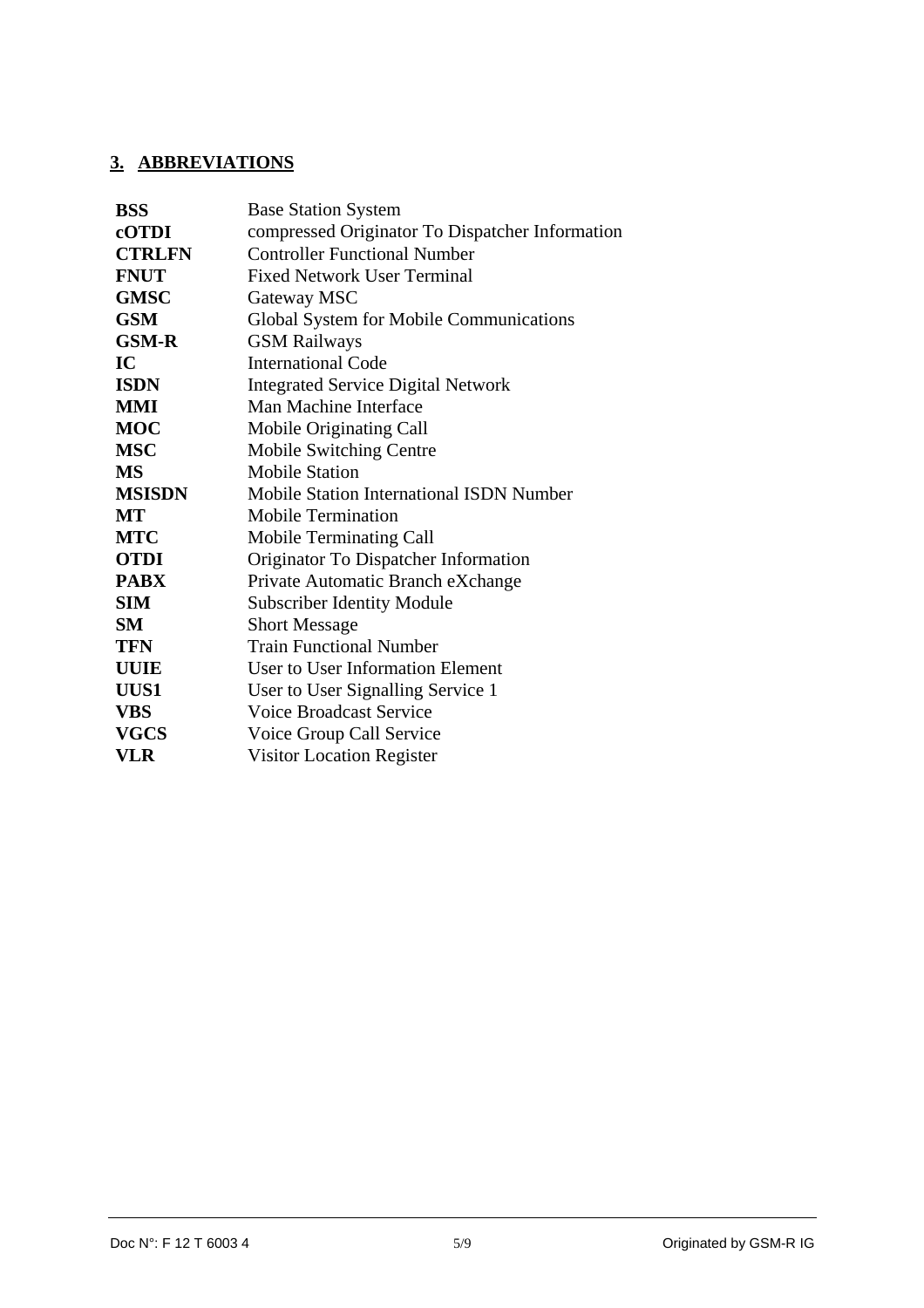## <span id="page-5-0"></span>**4. INTERFACE DESCRIPTION**

As described in [1] and [4] the User-to-User Signalling service 1 (UUS1) will be used to realize this GSM-R functionality.

This FIS describes the special requirements for this GSM-R functionality on the A and  $U_m$ interface, as well as functional requirements on the interface between the mobile network and the external network or PABX to which the fixed network user terminals are connected.



#### **Figure 1: General architecture**

*Note: The controller may be connected as well to the MSC via a PABX. The functional number to be transferred is the international EIRENE number and includes the IC*

The international EIRENE number should be displayed to the user, unless the IC of the number to be displayed corresponds to the IC of the user's network. In this case it is permissible to display the national EIRENE number.

For the A and  $U_m$  interfaces, no special requirements are necessary for point to point calls because normal call set-up procedures are used to implement this feature.

The interface between the mobile network and the external fixed network must support the transport of UUIE in the SETUP, ALERT and CONNECT messages.

In the case of group and broadcast calls which invoke the VGCS service at railway emergency priority (Railway Emergency Calls), the mobile user may send Originator to Dispatcher Information (OTDI) to the dispatchers involved in the call. The transmission of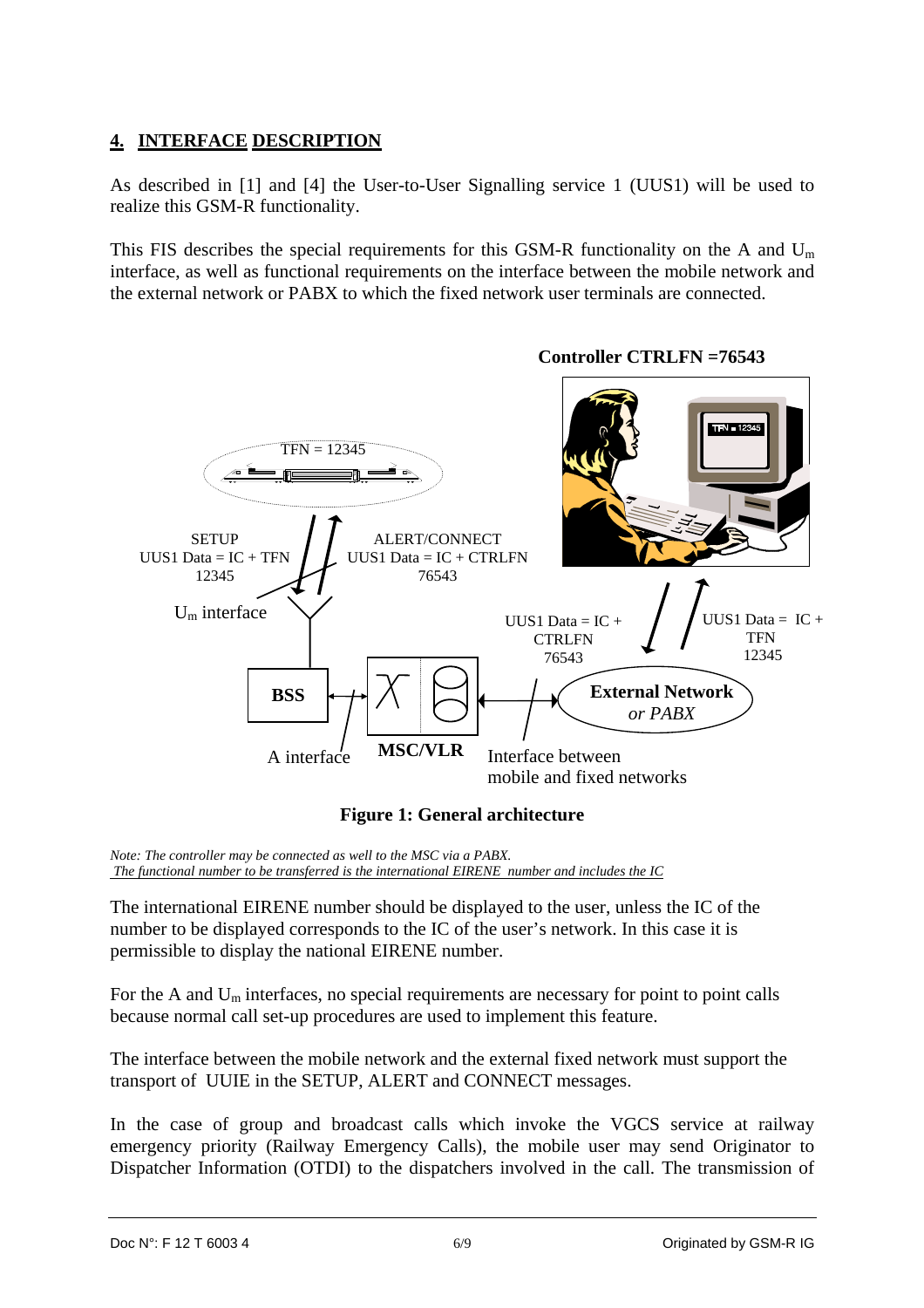OTDI on the Um and A interfaces occurs in compressed form (cOTDI) according to [1]. . The MSC must convert the cOTDI to a decompressed UUIE for transmission to the dispatchers in the SETUP message.

Note: Due to limitations on the length of OTDI which are necessary to achieve the fast set-up times required in particular for Railway Emergency Calls, it is not in general possible to transmit the international EIRENE number as OTDI. See also [1]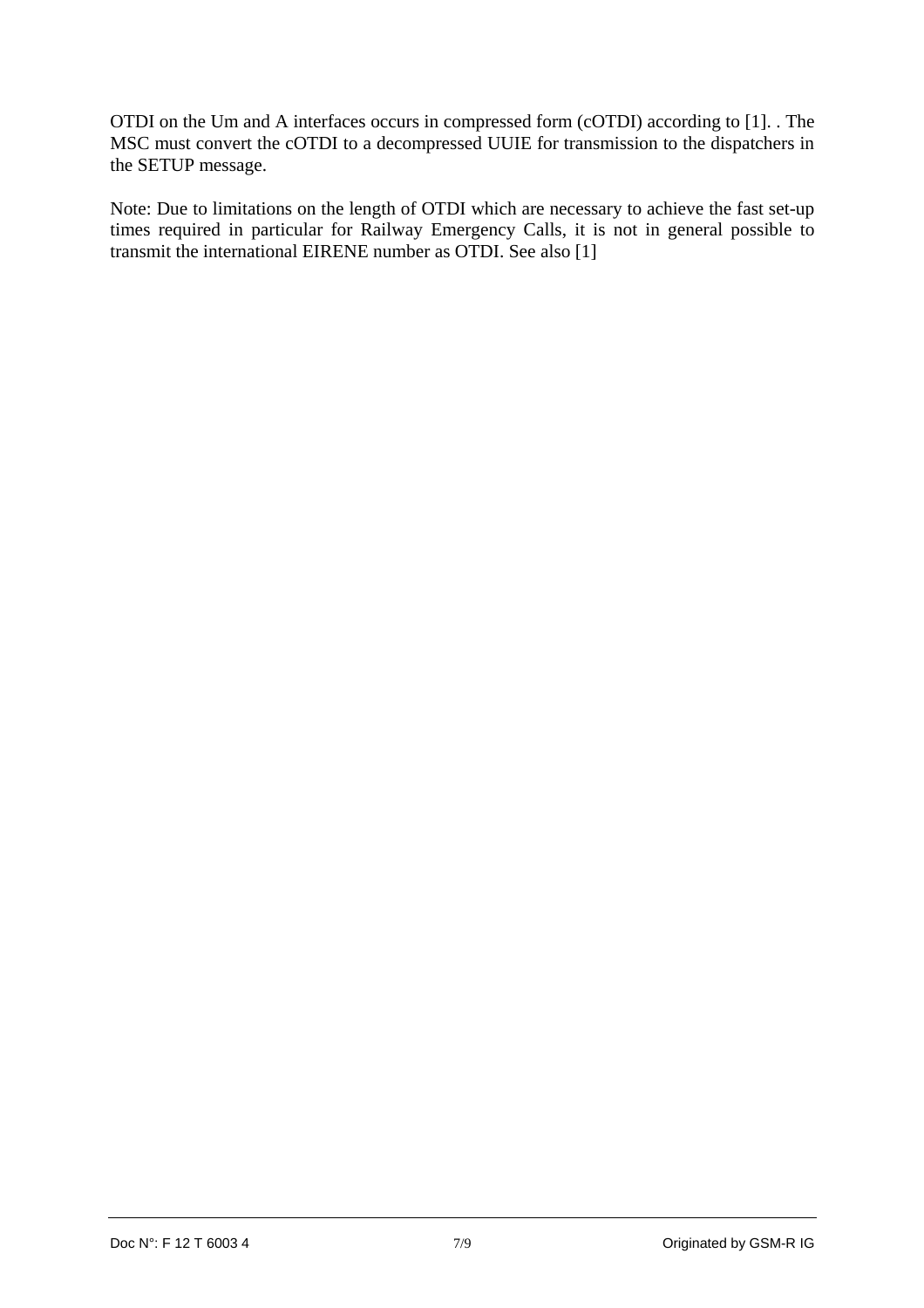#### <span id="page-7-0"></span>**5. MESSAGE FUNCTIONAL DEFINITION AND CONTENTS**

In the scenario below the messages on the A and  $U_m$  interface are identified, that are used to carry the information necessary for presentation of the functional numbers. The external fixed network must transport these messages to and from the fixed network user terminals



**Figure 2: General Message Flow** 

*NOTE: This message flow only shows as an example the transfer of messages from train to the controller ( fixed network terminal user). From controller to train it is vice versa. Internal interfaces such as the Abis interface are transparent to call control messages and are not shown in this diagram* 

When initiating the call, the calling party has to provide the user-to-user information embedded in the SETUP message containing its international functional number. The networks involved in the connection must transfer this user-to-user information transparently embedded in the set-up signalling to the called party.

The called party might send an ALERT message or even a CONNECT message if no ALERT is to be sent due to an automatic answering mechanism. These messages are used to provide the international functional number of the connected party inside the user-to-user information. The networks involved in the connection must transfer this user-to-user information transparently embedded in the alert/connect procedure towards the calling party.